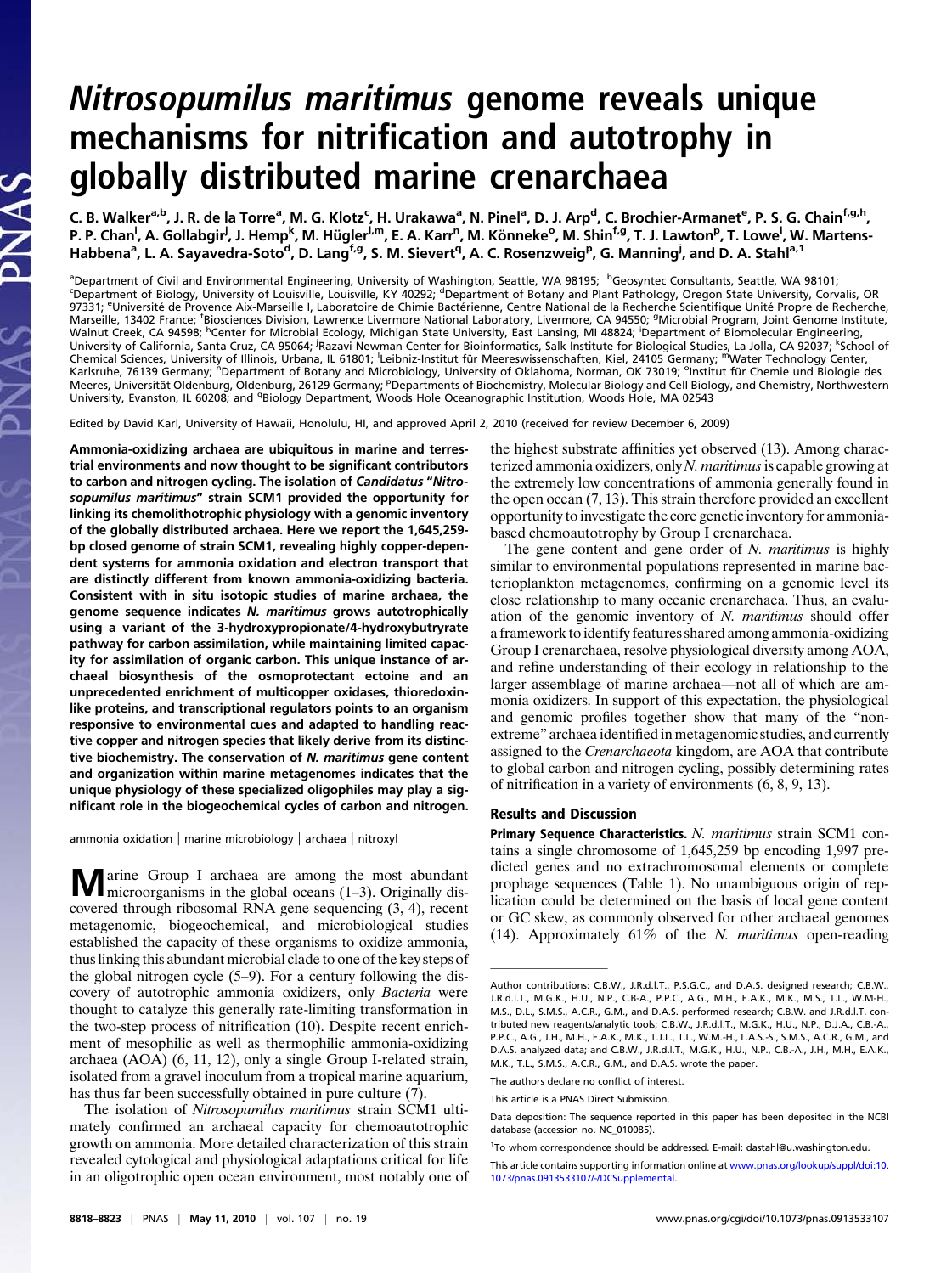## Table 1. Genome features of N. maritimus SCM1, C. symbiosum, sequenced AOB, and crenarchaeal genome fragments

|                      | Nitrosopumilus Cenarchaeum<br>maritimus SCM1 | symbiosum | oceani<br>ATCC 19707 | Nitrosococcus Nitrosomonas<br>europaea<br>ATCC 19718 | Nitrosomonas multiformis Fosmid<br>eutropha C91 ATCC 25196 | Nitrosospira | 4B7    | Cosmid<br>DeepAnt-EC39 | Fosmid<br>74A4 |
|----------------------|----------------------------------------------|-----------|----------------------|------------------------------------------------------|------------------------------------------------------------|--------------|--------|------------------------|----------------|
| Size (bp)            | 1,645,259                                    | 2.045.086 | 3,481,691            | 2.812.094                                            | 2,661,057                                                  | 3,184,243    | 39,297 | 33,347                 | 43,902         |
| Percent coding       | 91.90%                                       | 91.20%    | 86.80%               | 88.40%                                               | 85.60%                                                     | 85.60%       | 89.10% | 86.10%                 | 84.00%         |
| <b>GC</b> content    | 34.20%                                       | 57.70%    | 50.30%               | 50.70%                                               | 48.50%                                                     | 53.90%       | 34.40% | 34.10%                 | 32.60%         |
| <b>ORFs</b>          | 1.997                                        | 2.066     | 3.186                | 2.628                                                | 2.578                                                      | 2.827        | 41     | 41                     | 51             |
| ORF density (ORF/kb) | 1.19                                         | 0.986     | 0.889                | 0.876                                                | 0.952                                                      | 0.86         | 0.992  | 1.17                   | 1.12           |
| Avg. ORF length (bp) | 757                                          | 924       | 964                  | 1009                                                 | 890                                                        | 980          | 898    | 737                    | 753            |
| Standard tRNAs       | 44                                           | 45        | 45                   | 41                                                   | 41                                                         | 43           | 0      | 0                      | $\mathbf{0}$   |
| rRNAs                |                                              |           | ∍                    |                                                      |                                                            |              |        |                        |                |
| <b>Plasmids</b>      | 0                                            | 0         |                      | 0                                                    |                                                            | 3            | ΝA     | <b>NA</b>              | <b>NA</b>      |

NA, not analyzed.

frames (ORFs) could be assigned to clusters of orthologous groups of proteins (COGs), a lower percentage than for genomes of ammonia-oxidizing bacteria (AOB) ([Table S1\)](http://www.pnas.org/lookup/suppl/doi:10.1073/pnas.0913533107/-/DCSupplemental/st01.doc) but similar to Cenarchaeum symbiosum (15). The genome possesses a relatively high coding density (91.9%), with a larger fraction dedicated to energy production/conservation, coenzyme transport/metabolism, and translation genes than other characterized Crenarchaeota, but similar to two common species of photoautotrophic marine Bacteria, Prochlorococcus, and Synechococcus.

Energy Metabolism. The stoichiometry of ammonia oxidation to nitrite is similar to that of characterized aerobic, obligate chemolithoautotrophic AOB (13), yet the contributing biochemistry is distinctly unique. All AOB share a common pathway where hydroxylamine, produced by an ammonia monooxygenase (AMO), is oxidized to nitrite by a heme-rich hydroxylamine oxidoreductase (HAO) complex; the oxidation of hydroxylamine supplies electrons to both the AMO and a typical electron transport chain composed of cytochrome c proteins. N. maritimus lacks genes encoding a recognizable AOB-like HAO complex and pertinent cytochrome c proteins, indicating an alternative archaeal pathway. The numerous copper-containing proteins, including multicopper oxidases and small blue copper-containing proteins (similar to plasto-, halo-, and sulfocyanins), suggest an alternative electron transfer mechanism [\(Table S2](http://www.pnas.org/lookup/suppl/doi:10.1073/pnas.0913533107/-/DCSupplemental/st02.doc)). These predicted periplasmic proteins likely serve functionally similar roles to soluble cytochrome c proteins in other Archaea, including Natronomonas pharaonis and thermoacidophiles such as Sulfolobus (16). This apparent reliance on copper for redox reactions is a major divergence from the iron-based electron transfer system of AOB.

The *N. maritimus* genome contains genes coding for six soluble periplasmic multicopper oxidase (MCO) proteins: two nearly identical NO-forming nitrite reductase proteins (NirK; Nmar 1259 and -1667), each with three cupredoxin domains; two NcgA-like (nirK cluster gene A) MCOs (Nmar 1131 and -1663) with two cupredoxin domains; one MCO (Nmar\_1136) with three cupredoxin domains; and one MCO (Nmar 1354) with two domains fused to a blue copper-containing protein ([Table S2\)](http://www.pnas.org/lookup/suppl/doi:10.1073/pnas.0913533107/-/DCSupplemental/st02.doc). Two (Nmar\_1131 and Nmar\_1663) of the three genes that are classified as belonging to the emerging class of two-domain MCOs (2dMCOs) resemble the general architecture of the 2dMCO NcgA present in Nitrosomonas europaea. Although the overall sequence identity is low, clustering of NcgA with a nitrite reductase suggests it may play a supporting role in nitrite reduction (17). Genes Nmar\_1131 and Nmar\_1663 are also colocated with a member of the DtxR family of metal regulators and a member of the ZIP metal transport family, suggesting a role in metal homeostasis (see below). The third 2dMCO (Nmar\_1354), possessing a fused blue copper-containing domain, has not been found in AOB and appears to be unique to AOA. Redox interactions with the MCOs (and other predicted redox proteins) are likely mediated by eight soluble and nine membrane-anchored copper-binding proteins containing plastocyanin-like domains [\(Table S2](http://www.pnas.org/lookup/suppl/doi:10.1073/pnas.0913533107/-/DCSupplemental/st02.doc)). The corresponding genes appear to be the result of a series of duplications within the N. maritimus lineage (Fig.  $S1$ ).

A second family of predicted redox active periplasmic proteins, composed of 11 thiol-disulfide oxidoreductases from the thioredoxin family (Nmar\_0639, \_0655, \_0829, \_0881, \_1140, \_1143, \_1148, \_1150, \_1181, \_1658, and Nmar\_1670), show low (but recognizable) identity with the better characterized disulfide bond oxidases/isomerases found in Bacillus subtilis (BdbD) and Escherichia coli (DsbA, DsbC, and DsbG). The mean percentage of sequence identity between the N. maritimus proteins and BdbD is  $21 \pm 3\%$ . The significantly lower mean percentage of sequence identity to DsbA, DsbC, and DsbG (9.2, 10.7, and 10.4%, respectively) is comparable to that shared between the E. coli proteins (10–11%). Although functional equivalency cannot be established, all but Nmar\_0881 preserve the conserved thioredoxin-like active site  $FX_4CXXC$  sequence (18–20). In E. coli, both DsbA and DsbC rectify nonspecific disulfide bonds catalyzed by copper (21), whereas up-regulation of dsbA by the Cpx regulon occurs during copper stress (22, 23). Eukaryotic protein disulfide isomerase (PDI) homologs sequester and/or reduce oxidized Cu(II), perhaps serving as copper acceptors/ donors for copper-containing proteins (24). Another described function of PDIs is the capture and transport of nitric oxide (25, 26), a possible intermediate or by-product of ammonia oxidation. The related protein family in N. maritimus may function in part to alleviate copper and nitric oxide toxicity.

Pathways for Ammonia Oxidation and Electron Transfer. The three genes (Nmar\_1500, \_1503, and \_1502) annotated as  $amoA$ ,  $a$ moB, and  $a$ moC and coding for a putative ammonia monooxygenase complex are the only recognizable genetic hallmarks of ammonia oxidation in the genome sequence. However, the N. maritimus sequences are no more similar (in either content or organizational structure) to bacterial amo genes than they are to the genes encoding bacterial particulate methane monooxygenases (pMMO), suggestive of functional differences between the archaeal and bacterial versions of AMO (7, 27). Notably, mapping the sequence encoded by amoB onto the pmoB crystal structure of Methylococcus capsulatus (Bath) (28) reveals the conservation of the ligands to the pMMO metal centers and the complete absence of both a transmembrane helix and a C-terminal cupredoxin domain predicted to be present in bacterial AMO [\(Fig. S2](http://www.pnas.org/lookup/suppl/doi:10.1073/pnas.0913533107/-/DCSupplemental/pnas.200913533SI.pdf?targetid=nameddest=STXT)).

The structural differences in the archaeal AMO, the lack of genes encoding the hydroxylamine–ubiquinone redox module (29), and a periplasm enriched in redox active proteins together suggest significant divergence from the bacterial pathway of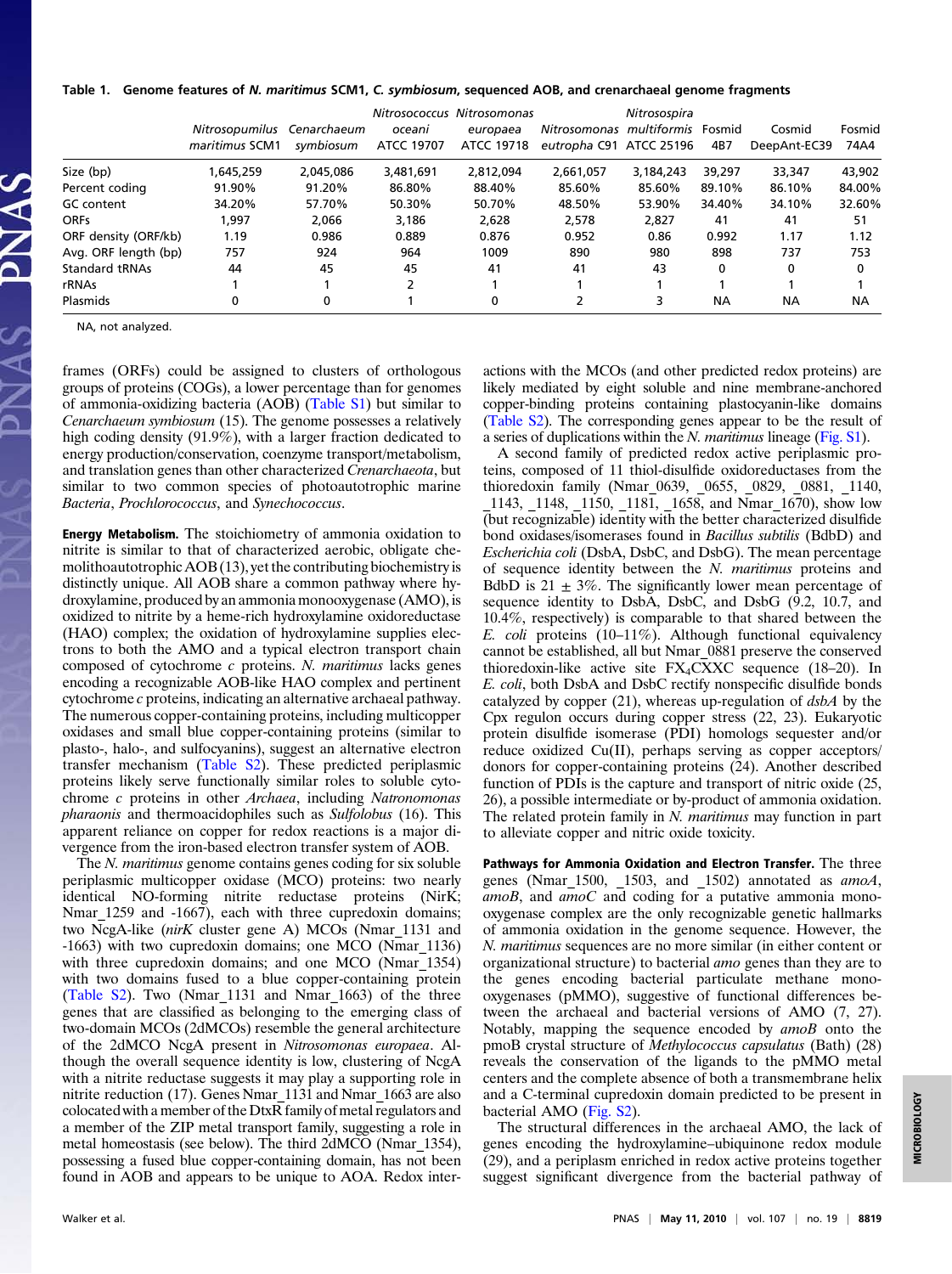ammonia oxidation. There are two hypothetical mechanistic alternatives (Fig. 1, [Table S2\)](http://www.pnas.org/lookup/suppl/doi:10.1073/pnas.0913533107/-/DCSupplemental/st02.doc): either a unique biochemistry exists for the oxidation of hydroxylamine or the divergent AMO does not actually produce hydroxylamine. If the former is true, hydroxylamine oxidation may occur via one of the periplasmic MCOs (CuHAO). Given the lack of cytochrome c proteins, the four electrons would then be transferred to a quinone reductase (QRED) via small blue copper-containing plastocyanin-like electron carriers. The protein encoded by Nmar\_1226, which contains four transmembrane-spanning regions and two plastocyanin-like domains, may serve as an analog of the membranebound cytochrome  $c_M$ 552 quinone reductase present in AOB (29) and is a good candidate for the QRED.

In an alternative scenario, the archaeal AMO produces not hydroxylamine, but the reactive intermediate nitroxyl (nitroxyl hydride, HNO). Nitroxyl is a highly toxic and reactive compound recently recognized as having biological significance in a number of systems (30, 31). During archaeal ammonia oxidation, nitroxyl might be formed by a unique monooxygenase function of archaeal AMO. Alternatively, the archaeal AMO may act as a dioxygenase and insert two oxygen atoms into ammonia, producing nitroxyl from the spontaneous decay of HNOHOH. Both reaction sequences eliminate the requirement for reductant recycling during the initial oxygenase reaction, a simplification offering significant ecological advantage (when compared with AOB) in nutrient poor environments. In this pathway, one of the MCO-like proteins may act as a nitroxyl oxidoreductase (NXOR) and facilitate the oxidation of nitroxyl to nitrite with the extraction of two protons and two electrons in the presence of water. The proposed NXOR would relay the two extracted electrons into the quinone pool via the QRED pathway described above.

In this proposed model, the electrons extracted by either a CuHAO or a NXOR (and transferred into the quinone pool) would generate a proton motive force (PMF) through complexes III (plastocyanin-like subunit, Nmar\_1542; Rieske-type subunit, Nmar<sub>1544</sub>; transmembrane subunit, Nmar<sub>1543</sub>) and IV (Nmar<sub>\_0182-5</sub>), driving the generation of ATP by an  $F_0F_1$ -type ATP synthase (Nmar 1688–1693). The production of reductant (i.e., NADH) would require the reverse operation of complex I (NuoABCDHIJKMLN, Nmar\_0276–286) as a quinol oxidase driven by a PMF. The proposed biochemistry involving nitroxyl produces the same net gain as bacterial ammonia oxidation, providing two electrons for reduction of the quinone pool and subsequent linear electron flow and the generation of a PMF. The presence of a copper-containing (versus heme) complex III and the unique evolutionary placement of terminal oxidase (complex IV) between two of the heme–copper oxygen reductase families further distinguish this proposed ammonia oxidation pathway from that in AOB.

Carbon Fixation and Mixotrophy. N. maritimus, like all known AOB, grows chemolithoautotrophically by using inorganic carbon as the sole carbon source (7, 32). However, whereas AOB use the Calvin–Bassham–Benson cycle with the  $CO<sub>2</sub>$ -fixing enzyme ribulose bisphosphate carboxylase/oxygenase (RubisCO) as the key enzyme, the absence of genes in N. maritimus coding for RubisCO and other enzymes of this cycle points to an alternative pathway for carbon fixation. The most likely mechanism supported by the genome sequence is the 3-hydroxypropionate/4-hydroxybutyrate pathway elucidated in the thermophilic crenarchaote Metallosphaera sedula and suggested as a potential pathway of carbon fixation in C. symbiosum (33). The pathway has two parts: a sequence including two carboxylation reactions transforming acetyl-CoA to succinyl-CoA and a multistep sequence converting succinyl-CoA into two molecules of acetyl-CoA. Genes identified in the N. maritimus genome coding for key enzymes of the pathway ([Fig. S3\)](http://www.pnas.org/lookup/suppl/doi:10.1073/pnas.0913533107/-/DCSupplemental/pnas.200913533SI.pdf?targetid=nameddest=STXT) include a biotin-dependent acetyl-CoA/propionyl-CoA carboxylase (Nmar\_0272–0274), methylmalonyl-CoA epimerase and mutase (Nmar\_0953, \_0954, and \_0958), and 4-hydroxybutyrate dehydratase (Nmar\_0207). With the exception of one gene (Nmar\_1608), all of the genes implicated in the 3-hydroxyproprionate/4-hydrobutyrate pathway for carbon assimilation in N. maritimus are present and show highest similarity to the genes ofC. symbiosum (34, 35). Although N. maritimus and M. sedula most likely use the same  $CO<sub>2</sub>$ -fixation reaction sequences, not all individual reactions appear to be catalyzed by identical enzymes. In one instance, the stepwise reductive transformation of malonyl-CoA to propionyl-CoA involves five enzymes in M. sedula (33, 36, 37). Although the N. *maritimus* genome lacks any close homologs of the M. sedula genes, it contains alternative alcohol dehydrogenases, aldehyde dehydrogenases, acyl-CoA synthetases, and enoyl-CoA hydratases possibly fulfilling the same functions. Similarly, M. sedula catalyzes the activation of 3-hydroxypropionate to 3-hydroxypropionyl-CoA, using an AMP-forming 3-hydroxypropionyl-CoA synthetase (37). The N. maritimus genome lacks an obvious homolog, although does code for an ADP-forming acyl-CoA synthetase (Nmar\_1309) that suggests a more energy efficient alternative.

In addition to the genes coding for the 3-hydroxypropionate/4 hydroxybutyrate pathway, the genome of  $N$ . *maritimus* contains a number of genes encoding enzymes of the tricarboxylic acid (TCA) cycle. No homologs for genes coding for a citrate-cleaving enzyme (ATP citrate lyase or citryl-CoA lyase) (38) were identified, permitting exclusion of the reductive TCA cycle as a pathway for carbon fixation. The lack of these genes suggests that N. maritimus utilizes either an incomplete (or horseshoe-type) TCA cycle for strictly biosynthetic purposes or possibly a complete oxidative TCA cycle.

N. maritimus grows on a completely inorganic medium, indicating the genes coding for essential biosynthetic capacity ([SI](http://www.pnas.org/lookup/suppl/doi:10.1073/pnas.0913533107/-/DCSupplemental/pnas.200913533SI.pdf?targetid=nameddest=STXT) [Materials and Methods](http://www.pnas.org/lookup/suppl/doi:10.1073/pnas.0913533107/-/DCSupplemental/pnas.200913533SI.pdf?targetid=nameddest=STXT)), yet its genomic inventory also suggests some flexibility in the utilization of organic sources of phosphorus and carbon. Two systems for phosphorous acquisition are suggested: the high-affinity, high-activity phosphate transport system ( $pstSCAB$ , Nmar 0479, Nmar 0481–0483) and a phosphonate transporter (Nmar\_0873–0875). However, because the genome lacks genes encoding known C-P lyases and hydrolases (39), and phosphate limitation is not alleviated by supplementation with phosphonates common in the marine environment



Fig. 1. Proposed AOA respiratory pathway. Text indicates the described possible hydroxylamine (blue text and arrows) and nitroxyl (green) pathways. Red arrows indicate electron flow not involved in ammonia oxidation. Blue shading denotes blue copper-containing proteins. Pink box indicates possible alternative respiratory electron sink. Hexagons containing Q and QH2 represent the oxidized and reduced quinone pools, respectively.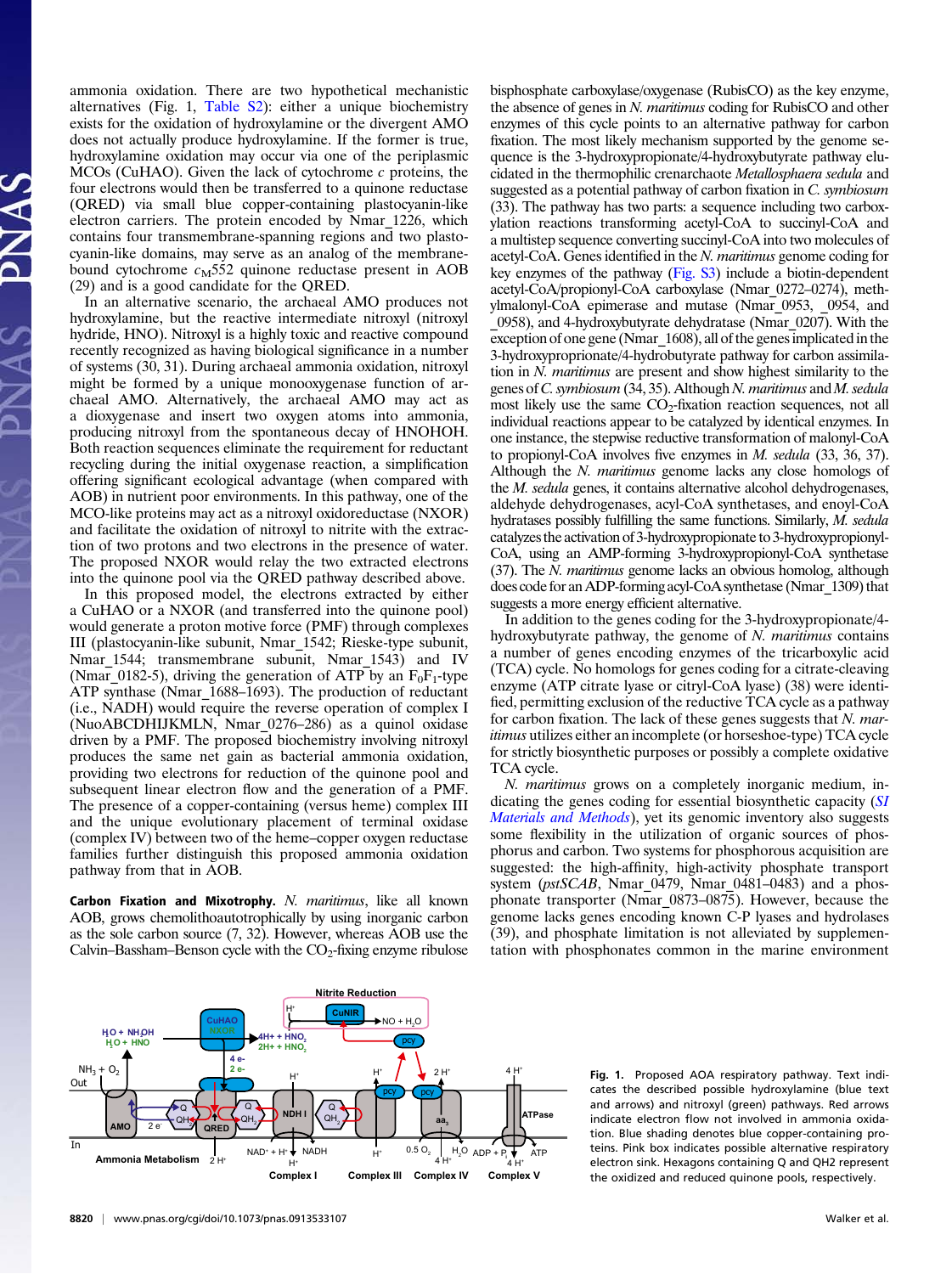(e.g., aminoethylphosphonate), there is as yet no support for a functional phosphonate utilization pathway. Numerous organic transport functions are also evident, broadly encompassing transporters for different amino acids, dipeptides/oligopeptides, sulfonates/taurine, and glycerol. Additional physiological characterization will likely demonstrate some capacity for mixotrophic growth, as suggested by isotopic studies of natural populations (40–42). No genomic evidence exists for growth on urea, as N. maritimus lacks the homologs of the putative urease and urea transporter genes identified in C. symbiosum (35).

Noncoding RNA Genes. The N. maritimus genome contains a full complement of essential noncoding RNA (ncRNA) genes, including one copy each of 5S/16S/23S ribosomal RNAs, RNase P, SRP RNA, and 44 transfer RNAs [\(Table S3](http://www.pnas.org/lookup/suppl/doi:10.1073/pnas.0913533107/-/DCSupplemental/st03.doc)). In addition to six normally placed canonical tRNA introns, noncanonical introns were found at different positions in six of the  $tRNAs$  (Val<sub>CAC</sub>, Met, Trp, Arg<sub>CCT</sub>, Leu<sub>TAA</sub>, and Glu<sub>TTC</sub>), a phenomenon previously observed only in thermophiles and C. symbiosum (34, 43). All other sequenced crenarchaea (including C. symbiosum) contain at least 46 tRNAs. N. maritimus lacks tRNA sequences coding for Pro<sub>CGG</sub> or Arg<sub>CCG</sub>, perhaps resulting from (or related to) the low G + C content of the genome and preference for protein codons ending in A/T. Other archaeal genomes with relatively low  $G + C$ content, such as the euryarchaeon *Haloquadratum walsbyi*, also lack these tRNAs, while possessing the exact complement of 44 tRNAs found in N. maritimus (43). This occurrence likely reflects a difference in posttranscriptional modification of the wobble base of tRNAs Pro $_{TGG}$  and Arg<sub>TCG</sub>, allowing more efficient decoding of the rare codons CCG and CGG, respectively (44).

Six candidates for C/D box small RNAs (sRNAs) were identified (Nmar\_sR1–sR6). Most C/D box sRNAs guide the precise positioning of posttranscriptional 2′-O-methyl group addition to rRNAs or tRNAs, a process also occurring in eukaryotes, but not Bacteria. In N. maritimus, predicted targets of 2′-O-methylation may include the wobble base of the  $Leu<sub>CAA</sub>$  tRNA and two different positions separated by 26 nucleotides in the 23S rRNA. Before the N. maritimus and C. symbiosum genomes, multiple C/D box sRNAs were found almost exclusively in hyperthermophilic archaea (45). Detection of these conserved, syntenic guide sRNAs in the two mesophilic crenarchaeal genomes supports an RNA stabilization/chaperone function not seen in other archaeal mesophiles and possibly more similar to their predicted function(s) in eukaryotes (46).

Regulation of Transcription. The genome contains at least eight transcription factor B (TFB) and two TATA-box binding protein

(TBP) ([Table S3](http://www.pnas.org/lookup/suppl/doi:10.1073/pnas.0913533107/-/DCSupplemental/st03.doc)) genes required for starting site-specific transcription initiation, making N. maritimus among the densest and richest archaeal genomes for these transcription factors. TFB and TBP are thought to serve functions similar to the bacterial sigma factors (e.g., modulating cellular function in response to fluctuating environmental conditions) in *Archaea* with genomes coding for multiple copies, with optimal TFB/TPB partners (47). Although many other archaeal genomes contain multiple copies of these transcription factors, only the haloarchaea have more than five TFB genes (47). The functional significance of this exceptionally high density of regulatory factors in an apparently metabolically specialized organism will likely be informed by future transcriptional analyses of different growth states. Genes for two widely distributed types of archaeal chromatin proteins are present, an archaeal histone (Nmar\_0683) and two Alba genes (Nmar\_0255 and Nmar\_0933). These are thought to maintain chromosomal material in a state permitting polymerase accessibility, with differential expression possibly providing for altered global transcription (48).

Unique Cell Division Machinery and Previously Uncharacterized Instance of Archaeal Biosynthesis of Hydroxyectoine. The  $N$ . maritimus genome contains elements homologous with two systems of cell division: ftsZ (Nmar\_1262) and cdvABC (Nmar\_0700, \_0816, and \_1088). The  $cdvABC$  operon, induced at the onset of genome segregation and cell division, codes for machinery related to the eukaryotic endosomal sorting complex (49, 50). With the exception of N. maritimus, C. symbiosum, and the Thermoproteales (where the cell division machinery remains uncharacterized), all available archaeal genomes have either the FtsZ or the Cdv cell division machinery, but not both. The two cell division systems may comprise a hybrid mechanism or serve two distinct processes in marine Crenarchaeota.

The genome of N. maritimus also encodes for synthesis of the compatible solute hydroxyectoine: ectoine synthase (ectC, Nmar\_ 1344), a L-2,4-diaminobutyrate transaminase (ectB, Nmar 1345), a L-2,4-diaminobutyrate acetyltransferase (ectA, Nmar\_1346), and an ectoine hydroxylase (ectD, Nmar\_1343). Although widely distributed among Bacteria (in particular the genome sequences of marine organisms), the presence of these genes in N. maritimus represents a unique indication of archaeal biosynthesis.

Relationship to  $C$ . symbiosum. The genome of  $N$ . maritimus differs significantly in  $G + C$  content and size from that of the closely related sponge symbiont (∼97% 16S rRNA gene sequence identity). Despite the differences in overall genomic  $G + C$  content (34.2%) for N. maritimus versus 57.7% for C. symbiosum), the G + C content



Fig. 2. Synteny plots comparing the N. maritimus genome with (A) the Cenarchaeum symbiosum A type genome, (B) crenarchaeal genome fragments, and (C) Sargasso Sea fosmids. Vertical gray bar indicates location of ribosomal RNA operon.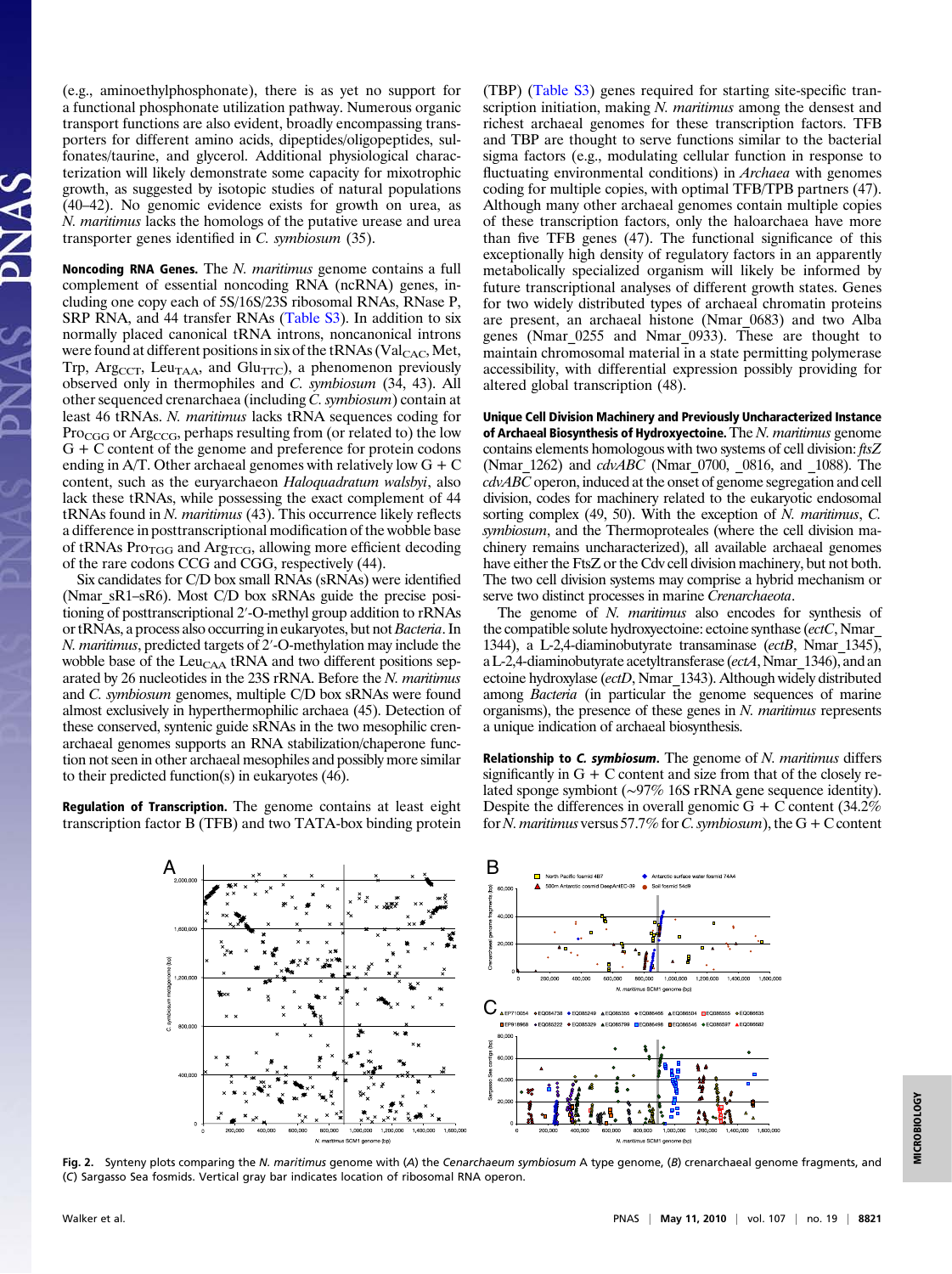

Fig. 3. Comparison of N. maritimus genome to metagenomic sequence reads from GOS. (A) Percentage of reads from each GOS site that align to the N. maritimus genome by protein sequence similarity. (B) Number of GOS reads homologous to each N. maritimus protein-coding gene. Counts of 40 are mostly due to highly conserved proteins that include contaminants from other clades.

for the rRNAs is largely similar between both organisms (50–52%). The higher ORF density (1.19 ORF/kb) relative to C. symbiosum (0.986 ORF/kb) results principally from the 0.4 Mbp smaller genome of N. maritimus, not from a large disparity in the number of predicted ORFs. The two genomes share 1,267 genes in common (when compared via reciprocal BLAST with expectation cutoff values of  $10^{-4}$ ), yet there is little conservation of synteny (Fig. 2C, [Table S4\)](http://www.pnas.org/lookup/suppl/doi:10.1073/pnas.0913533107/-/DCSupplemental/st04.doc). Most of the increased size of the C. symbiosum genome and much of the divergence in gene content are associated with discrete regions ("islands"), although no obvious functionality could be assigned to individual islands. Homologs for a majority of genes implicated in the archaeal ammonia oxidation pathway (51 of 69 listed in [Table S2\)](http://www.pnas.org/lookup/suppl/doi:10.1073/pnas.0913533107/-/DCSupplemental/st02.doc) appear present in C. symbiosum.

Phylogeny and Evolution. The widely distributed Group I archaeal lineage with which N. maritimus is affiliated was earlier assigned to the hyperthermophilic Crenarchaeota (3). Questions regarding this association arose through phylogenetic analysis of C. symbiosum ribosomal proteins, indicating possible divergence before the Crenarchaeota–Euryarchaeota split and therefore deserving provisional assignment to a new archaeal kingdom, the Thaumarchaeota (51). The basal position of the Group I archaea previously inferred from protein sequences encoded by the C. symbiosum genome was reexamined by reanalysis of the combined dataset, using patterns of gene distribution [\(Table S5](http://www.pnas.org/lookup/suppl/doi:10.1073/pnas.0913533107/-/DCSupplemental/st05.doc)) and phylogeny inference. Maximum-likelihood analyses confirmed the basal branching with significant statistical support (bootstrap value  $= 90\%$ , [Fig. S4](http://www.pnas.org/lookup/suppl/doi:10.1073/pnas.0913533107/-/DCSupplemental/pnas.200913533SI.pdf?targetid=nameddest=STXT)). Bayesian analysis of a selection of species from the same dataset produced results linking C. symbiosum and N. maritimus as sister taxa of Crenarchaeota, albeit with nonsignificant support (posterior probability  $= 0.88$ ). Although a definitive placement within the Archaea still must be confirmed by inclusion of genomes from more distantly related lineages, both analyses strongly support a lineage distinct from all other cultivated Crenarchaeota.

High Similarity to the Metagenome of the Globally Distributed Marine **Group I Archaea.** The genome of *N. maritimus* shares remarkable

conservation of gene content and gene order with numerous archaeal sequences previously recovered in fosmid libraries and recent oceanic surveys. The Antarctic genome fragments DeepAnt-EC39 (taken from 500 m depth) (52) and cosmid 74A4 (from surface waters) (53) both share very high synteny with portions of the  $N$ . maritimus genome (Fig. 2B and [Table S6](http://www.pnas.org/lookup/suppl/doi:10.1073/pnas.0913533107/-/DCSupplemental/st06.doc)) despite significant differences in rRNA sequence identity (93 and 98%, respectively). Sixteen Sargasso Sea contigs (93% 16S rRNA gene sequence identity with  $N$ . maritimus) also have high synteny (Fig.  $2C$  and [Table S6](http://www.pnas.org/lookup/suppl/doi:10.1073/pnas.0913533107/-/DCSupplemental/st06.doc)). Retrieval of DNA fragments from the Global Ocean Sampling (GOS) database using differential protein sequence similarity showed that N. maritimus-like sequences constituted an average of 1.15% of all sequences across a wide range of temperatures (9–29 °C), salinities (freshwater to seawater, 0.1–63 practical salinity units), two open oceans, and several coastal environments (Fig. 3A). The Block Island, NY, coastal site and the Lake Gatun, Panama Canal, site (neither of which share any notable physical/ chemical characteristics other than sample depth) both exhibited notably large increases in density  $(>2.5\%)$ . The available GOS sequences provided almost complete and uniform coverage of the N. maritimus genome (Fig. 3B), although at least three significant gaps in coverage exist (possibly corresponding with unique N. maritimus genomic islands). Whereas some of the coverage may result in matches to bacterial sequences, particularly for very highly conserved proteins, the majority of recruited proteins had >50% sequence identity to N. maritimus proteins. Together, these shared genomic features suggest N. maritimus is representative of many of the globally abundant marine Group I Crenarchaeaota and that it should provide a useful model for developing an understanding of the basic physiology of these abundant and cosmopolitan organisms.

A comparison of the sequence content and genome organization hints at functionally more divergent marine population types. N. maritimus has limited syntenic similarity to a deepwater population represented by the North Pacific fosmid 4B7 (93% 16S rRNA sequence identity), but shares proteins highly similar to most of those coded on this fosmid. Previous comparison of marine crenarchaeal genomic fragments reported changes in genomic organization with sampling depths, suggestive of depth-related habitat types (54). Coupled with recent evidence indicating varied physiological lifestyles along depth and latitudinal gradients, distinct crenarchaeal ecotypes likely exist, analogous to that observed in marine cyanobacteria (2, 55). However, no clear correlations currently exist between environmental parameters and the similarity of recruited fragments.

The genome sequence presented here also offers further insight into the ecological success of AOA. For example, using the likely more energy-efficient 3-hydroxypropionate/4-hydroxybutyrate pathway for CO2 fixation rather than the Calvin–Bassham–Benson cycle used by AOB could provide a growth advantage. Further ecological advantage may be conferred by their potential capacity for mixotrophic growth or the use of copper as a major redox-active metal for respiration in generally iron-limited oceans. However, a deeper understanding of the remarkable success of this archaeal lineage will come only from more detailed physiological, biochemical, and genetic characterization of N. maritimus and additional environmental isolates.

## Materials and Methods

Genome sequencing was performed on high-molecular-weight DNA extracted from two cultures of N. maritimus. Whole-genome shotgun sequencing of 3-, 8-, and 40-kb DNA libraries by the Joint Genome Institute produced at least 8× coverage. Annotation of the closed genome was performed using Department of Energy (DOE) computational support at Oak Ridge National Laboratory and The Institute for Genomic Research (TIGR) Autoannotation Service in conjunction with Manatee visualization software. Complete details describing high-molecular-weight DNA purification and sequence analysis are found in [SI Materials and Methods](http://www.pnas.org/lookup/suppl/doi:10.1073/pnas.0913533107/-/DCSupplemental/pnas.200913533SI.pdf?targetid=nameddest=STXT).

ACKNOWLEDGMENTS. The authors thank David Bruce and Paul Richardson from the Joint Genome Institute for facilitating genome sequencing. This